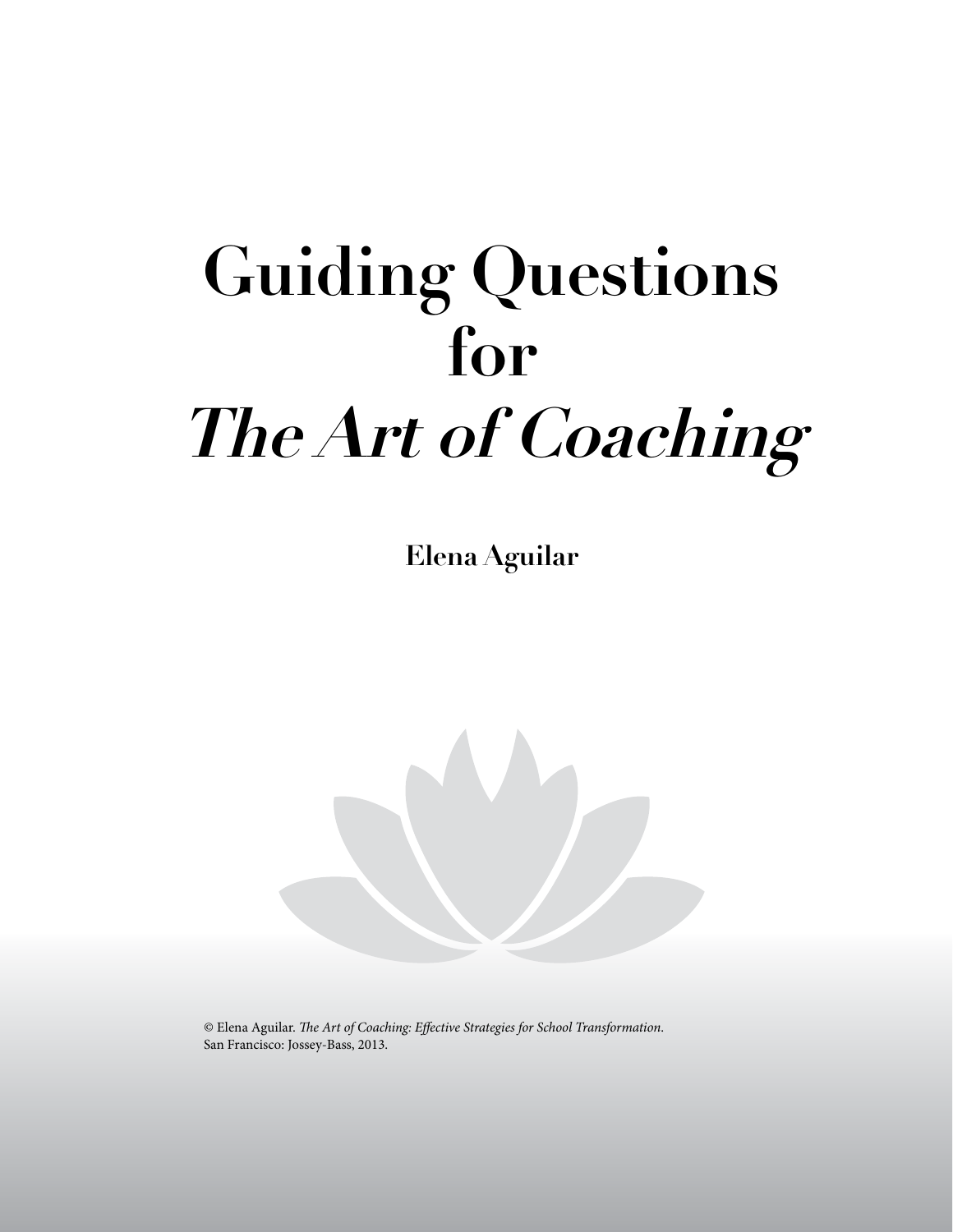

## **INTRODUCTION**

- 1. What is your definition of coaching? How do you describe it?
- 2. Have you ever been coached? If so, describe that experience.
- 3. What would a transformed education system look like to you?
- 4. Which inequities do you see in your education context? How do you describe them?
- 5. If you work exclusively as a coach (if that's your title!), what do you hope to get from this book?
- 6. If your work is not as a full-time coach, then what do you hope to get from this book?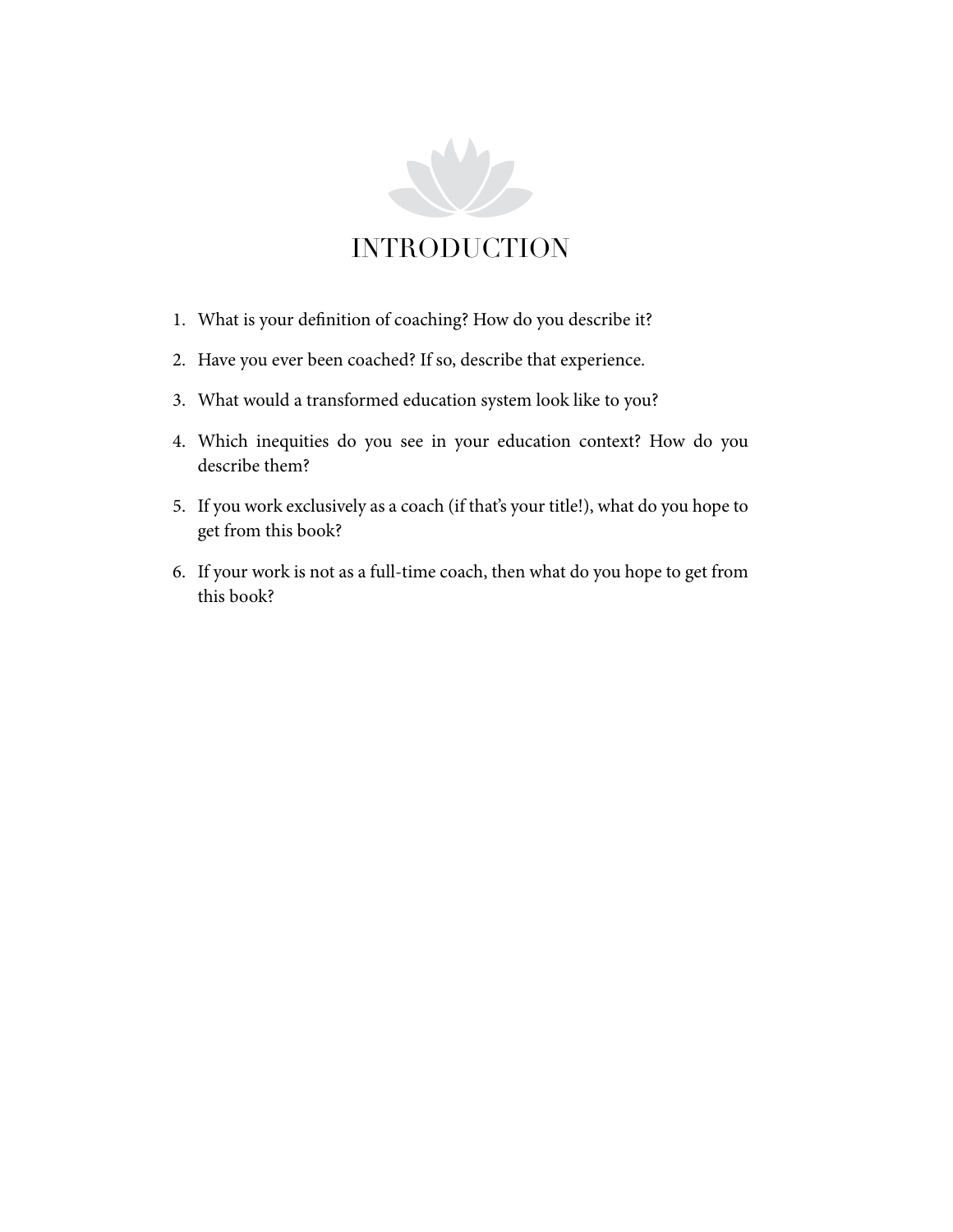

### **CHAPTER ONE**

- 1. How do your beliefs about school change and transformation compare with the author's?
- 2. What do you think makes coaching a potentially powerful way of learning?
- 3. On pages 8 to 9, the author summarizes the Annenberg Foundation's research on coaching. Which pieces of this research are compelling to you?
- 4. In the section titled, "The Necessary Conditions," the author shares her thoughts on the conditions necessary for coaching to be effective. What do you agree or disagree with? What might she be missing in her assessment?
- 5. What comes up for you in the section "Speaking of Race" (pp. 14–15)? What do you think about the "three truths" that the author posits?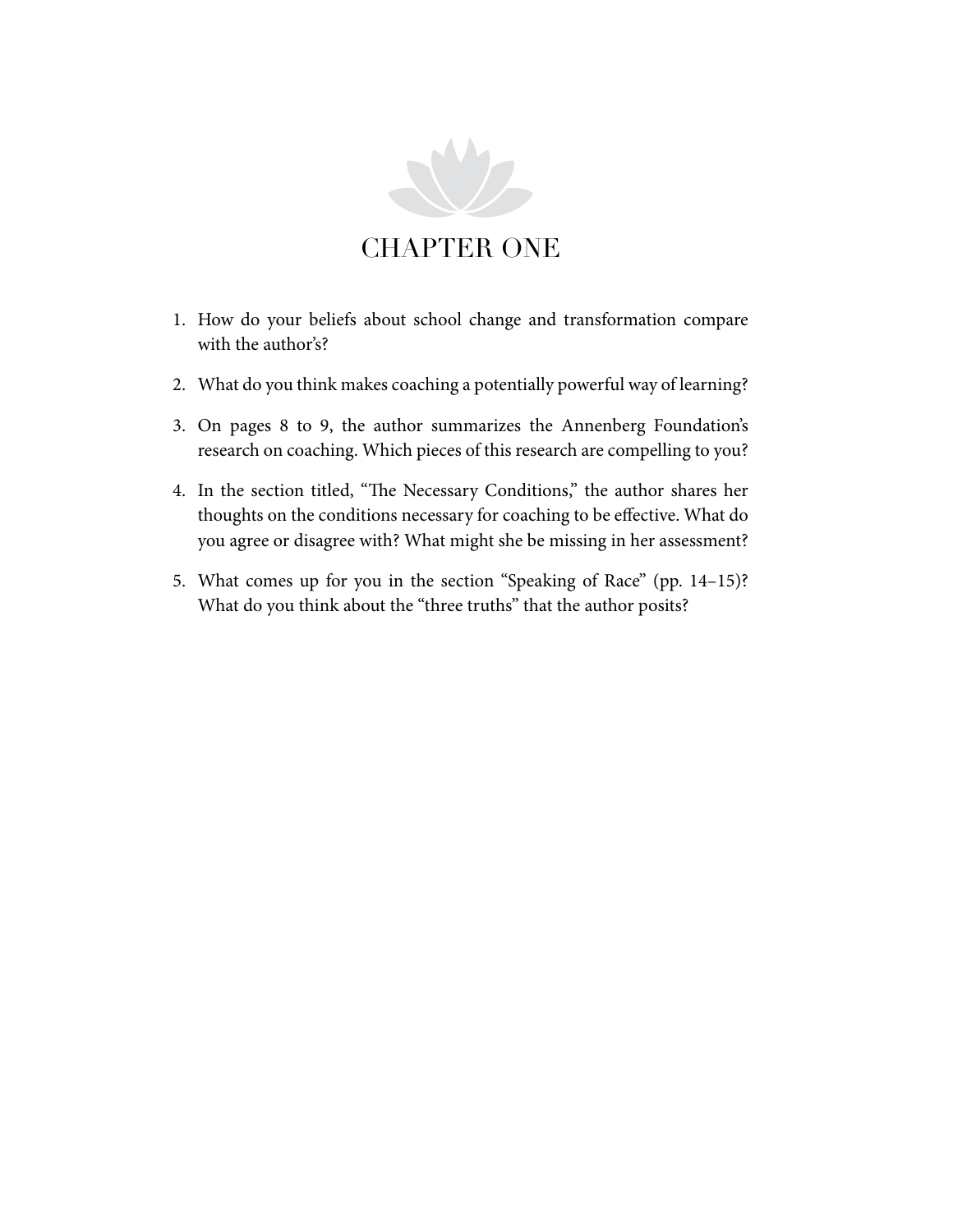

#### CHAPTER TWO

- 1. Which ideas are most useful to you—given your position—in this chapter?
- 2. Which ideas can you apply to your work context?
- 3. What kind of coaching—facilitative or directive—is most comfortable for you to do? If you've been coached, what kind of coaching (facilitative or directive) did you receive? How did you feel about that kind of coaching? How did it work for you?
- 4. What might be challenging for you about delivering facilitative coaching?
- 5. What might be challenging for you about delivering directive coaching?
- 6. How is the model of transformational coaching that the author presents different to other models of coaching you've experienced?
- 7. Which ideas resonate with you in the author's definition of transformational coaching?
- 8. What questions come up for you about transformational coaching?
- 9. What is your vision or mission for yourself in your work?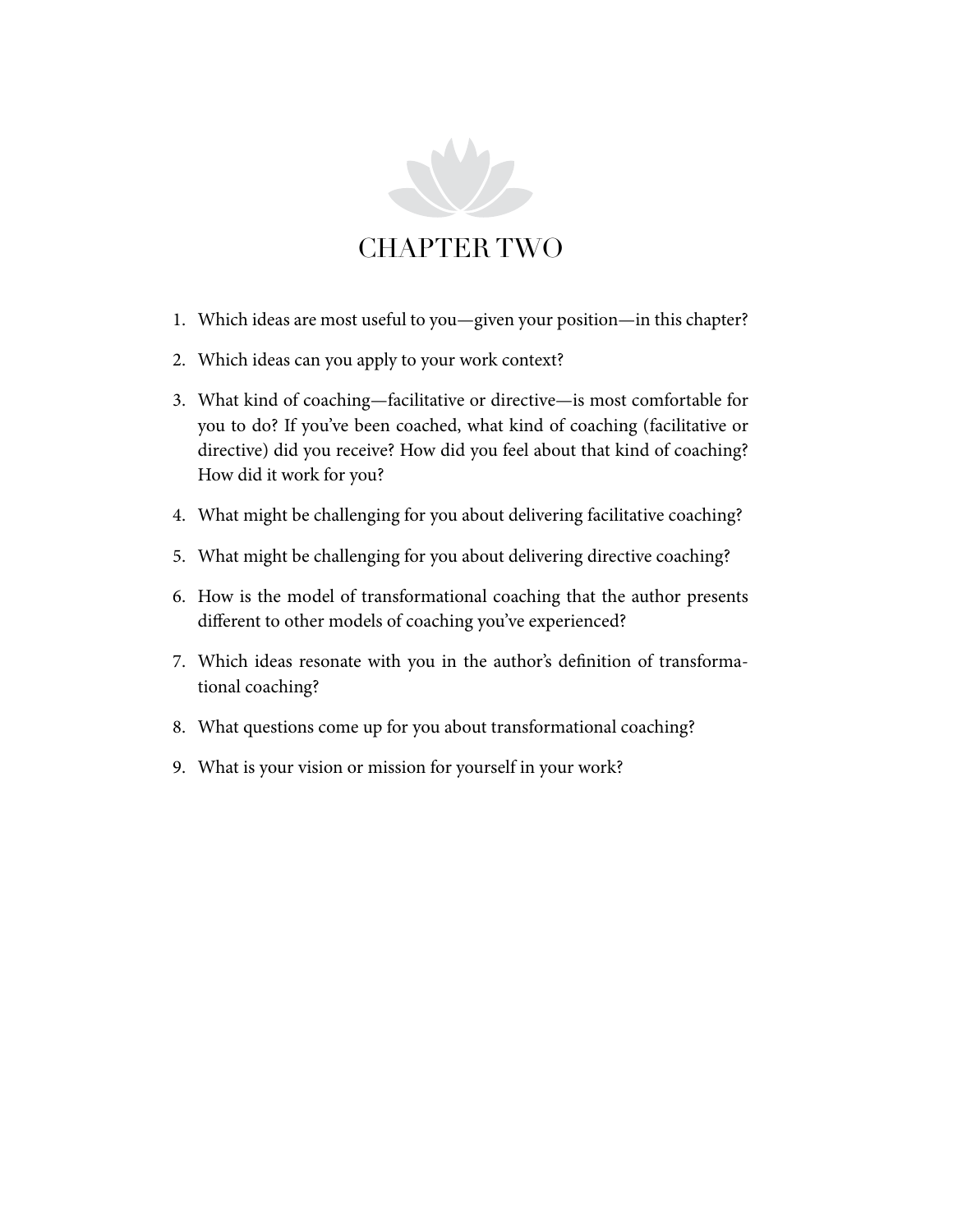

## CHAPTER THREE

- 1. Describe a belief you held as a child or young adult that you no longer hold. How did that belief change?
- 2. Do you think you might have some beliefs about your work (about teachers, administrators, students, and so on) that might not serve you or the communities you support? Can you identify those beliefs and describe them?
- 3. What's your response to the author's statement that beliefs are "just mental creations"?
- 4. What did you learn by reading about the Ladder of Inference? How do you think the concept of the Ladder of Inference could help you in your work? What questions do you have about the Ladder of Inference?
- 5. Do the core values exercise that's available on the author's website. What are your core values?
- 6. Do you think you might have any beliefs that conflict with core values? If you suspect this might be so, which beliefs conflict?
- 7. Write your own coaching manifesto or name and describe your beliefs about coaching and your work.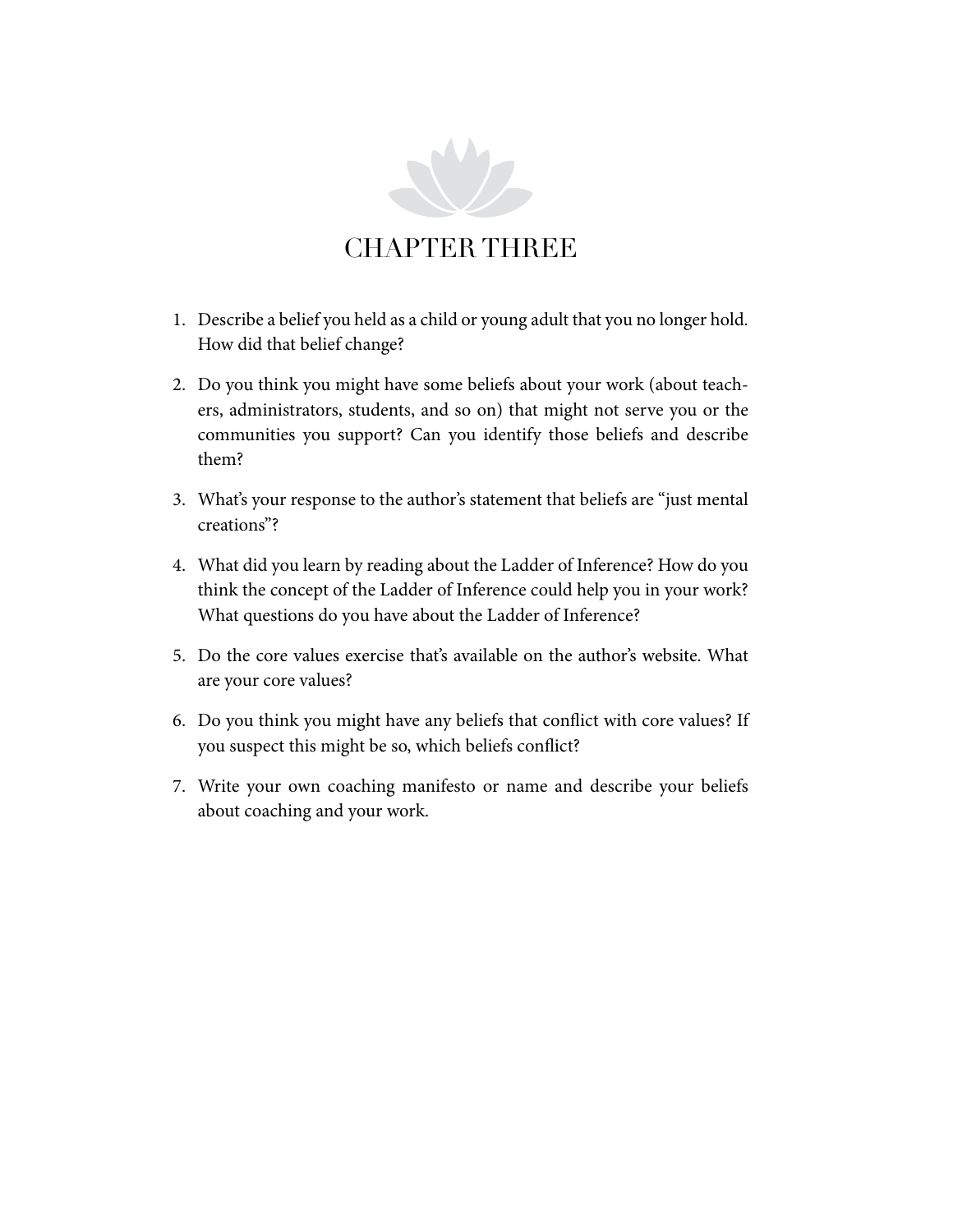

## CHAPTER FOUR

- 1. Of the theories that are reviewed in this chapter—adult learning, emotional intelligence, systems thinking, change management, systemic oppression, and inquiry thinking—which ones are you already familiar with? How has knowledge of that theory helped you in your work so far?
- 2. What do you see as the potential for working with the coaching lenses? How do you think these could help you in your work?
- 3. Which of the lenses feels most understandable and usable? Which ones do you want to learn more about?
- 4. Write about a coaching situation in which you're struggling or with which you struggled the past. Now select a few lenses and think about the situation through those lenses. Ask yourself some of the questions associated with that lens. What new insights do you get about this situation?
- 5. In Table 4.1, the author shares her "Coaching Conversation: Debrief Plan" that's based on the lenses. How did the conversation that she had with the teacher (described on pages 66 to 69) match up to the plan? What do you think was the impact of having created the plan?
- 6. Which feelings came up for you when reading and reflecting on this chapter? What memories and thoughts came to mind?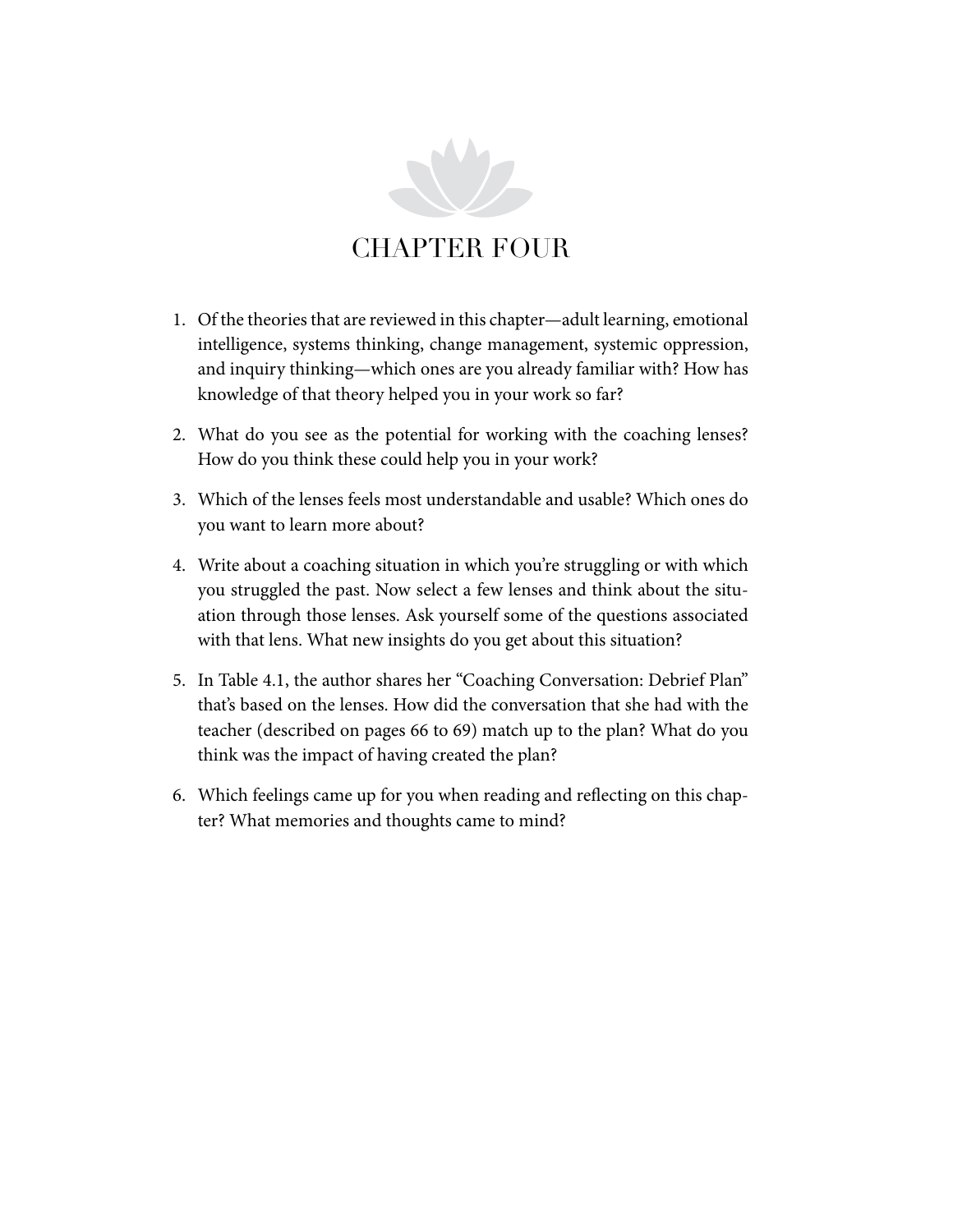

## CHAPTER FIVE

- 1. What helps you trust another person in your workplace? Which kinds of actions enable you to build trust in another and which kinds of actions erode your trust in others?
- 2. Of the "Ten Steps to Building Trust," which ones do you already do? Which are new ideas that you'd like to try?
- 3. Of the activities named that help build trust, which ones might be most challenging to do? How can you prepare yourself for that challenge?
- 4. Think about a client you're coaching. What indicators do you have that he or she trusts you? How might you explore this client's levels of trust?
- 5. If you've coached someone and trust has broken down, what do you think led to that breakdown? What was your role in it? In retrospect, can you see some things you might have done to repair trust?
- 6. How might having a coaching agreement support your work? What might the conversation sound like when you introduce this idea to a client?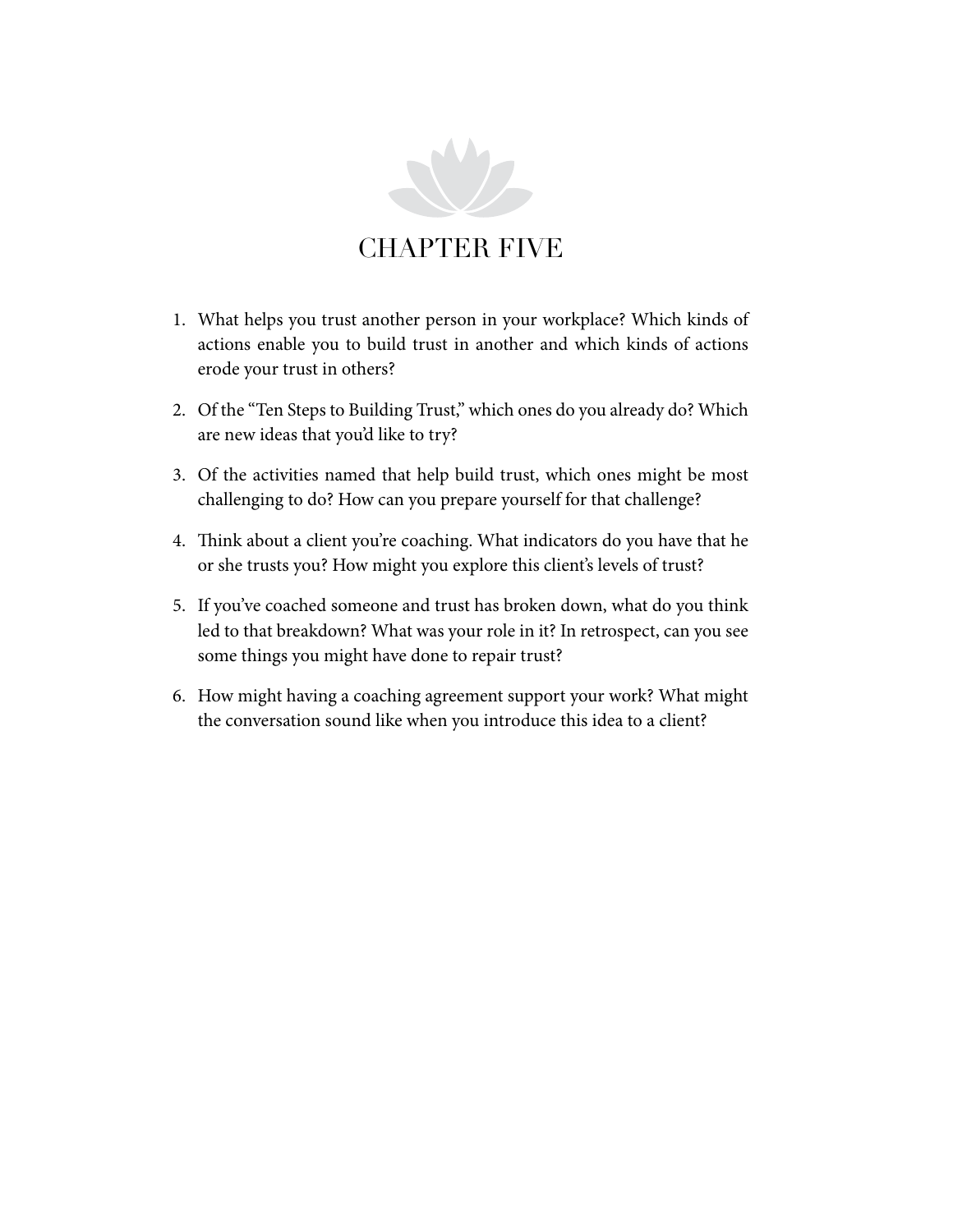

## **CHAPTER SIX**

- 1. How does the author's farming metaphor for coaching that opens the chapter help you think about your work? What others metaphors could represent coaching for you?
- 2. What might be challenging for you about doing the kind of exploration discussed in this chapter?
- 3. What do you think would be the benefits of doing the kind of exploration discussed in this chapter?
- 4. Of the ten steps in exploration, which ones have you done? Which would you like to try?
- 5. What other questions could you ask a client during the exploration stage?
- 6. Take the Myer-Briggs Type Indicator test. What did you learn about yourself from doing this? How might this help you when coaching a client?
- 7. Which kinds of "fires" do you see in the school(s) in which you coach?
- 8. Respond to a few of the questions on the "Coach Reflection: Stage of Exploration" (p. 117). How might you use this self-awareness when coaching?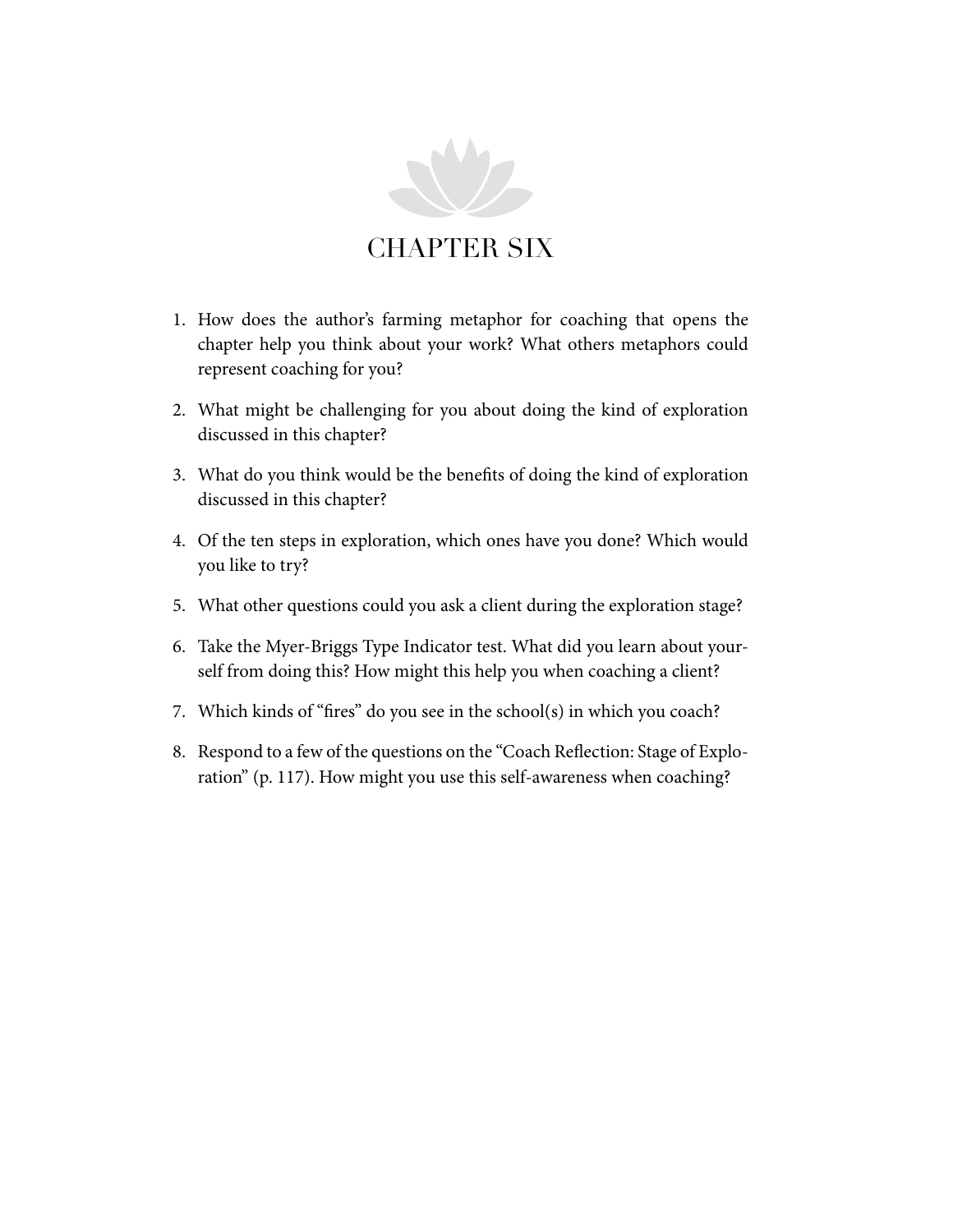

## CHAPTER SEVEN

- 1. How has your coaching work been directed or guided? How does this differ from the author's suggestions for creating a work plan?
- 2. How do you think a work plan might help in your work?
- 3. Of the ten steps to developing a work plan, which ones might be the most challenging?
- 4. Think of one client you're coaching and review step five, "break down the learning." How could you incorporate these ideas into the work you're doing with this client?
- 5. What do you think might be some challenges to developing and using a work plan?
- 6. Which component of a work plan might be most impactful in the coaching you do?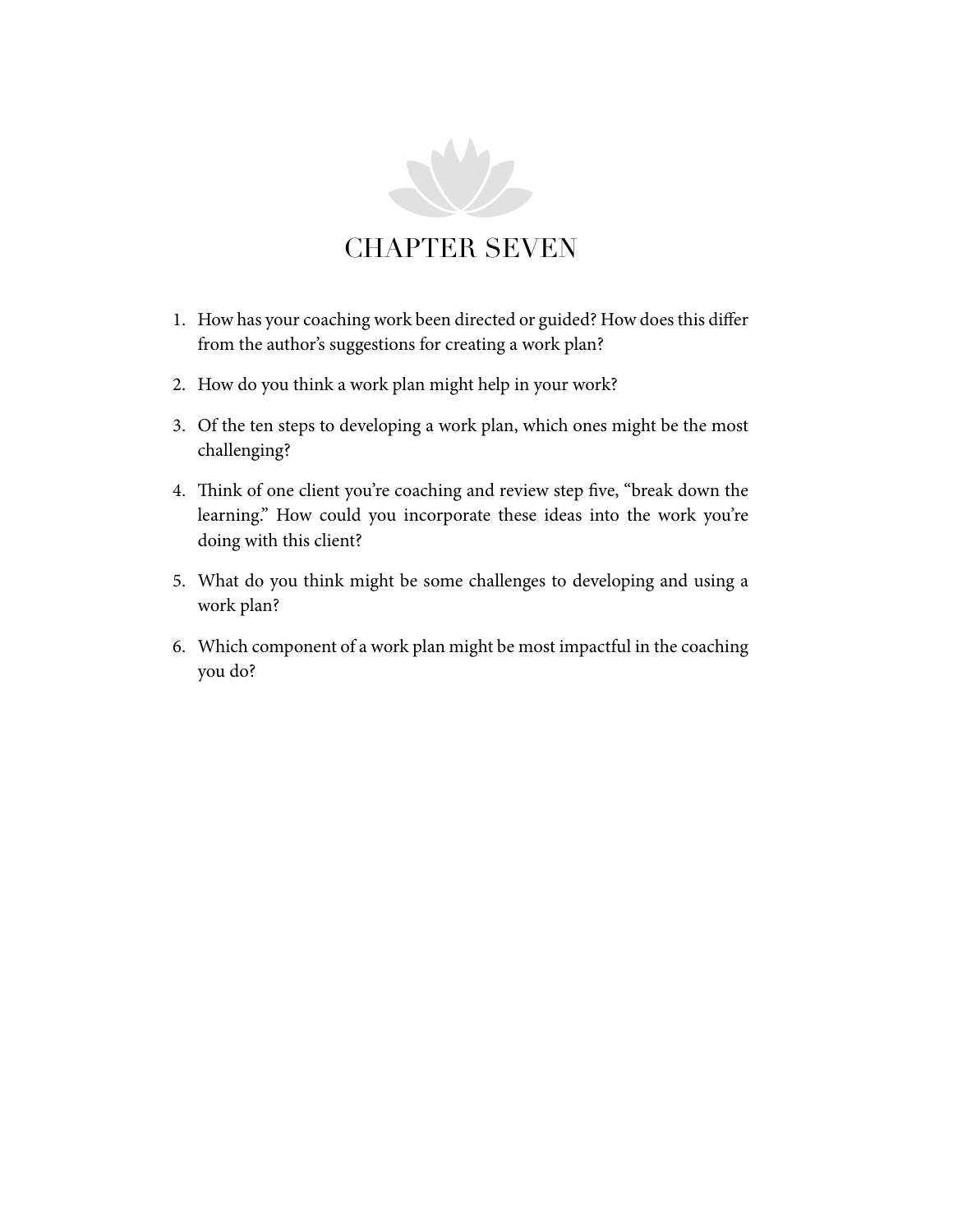

## CHAPTER EIGHT

- 1. What do you know about yourself as a listener? What do you feel are your strengths as a listener and what are your areas for growth?
- 2. How do you communicate nonverbally and verbally that you're listening to someone else? What do you do or say to show that you're listening?
- 3. What thoughts and feelings come up for you around silence? How do you feel when you're sitting in silence with another person?
- 4. How comfortable do you feel asking probing questions? What feels challenging about asking probing questions?
- 5. Which kinds of questions feel most comfortable for you to ask?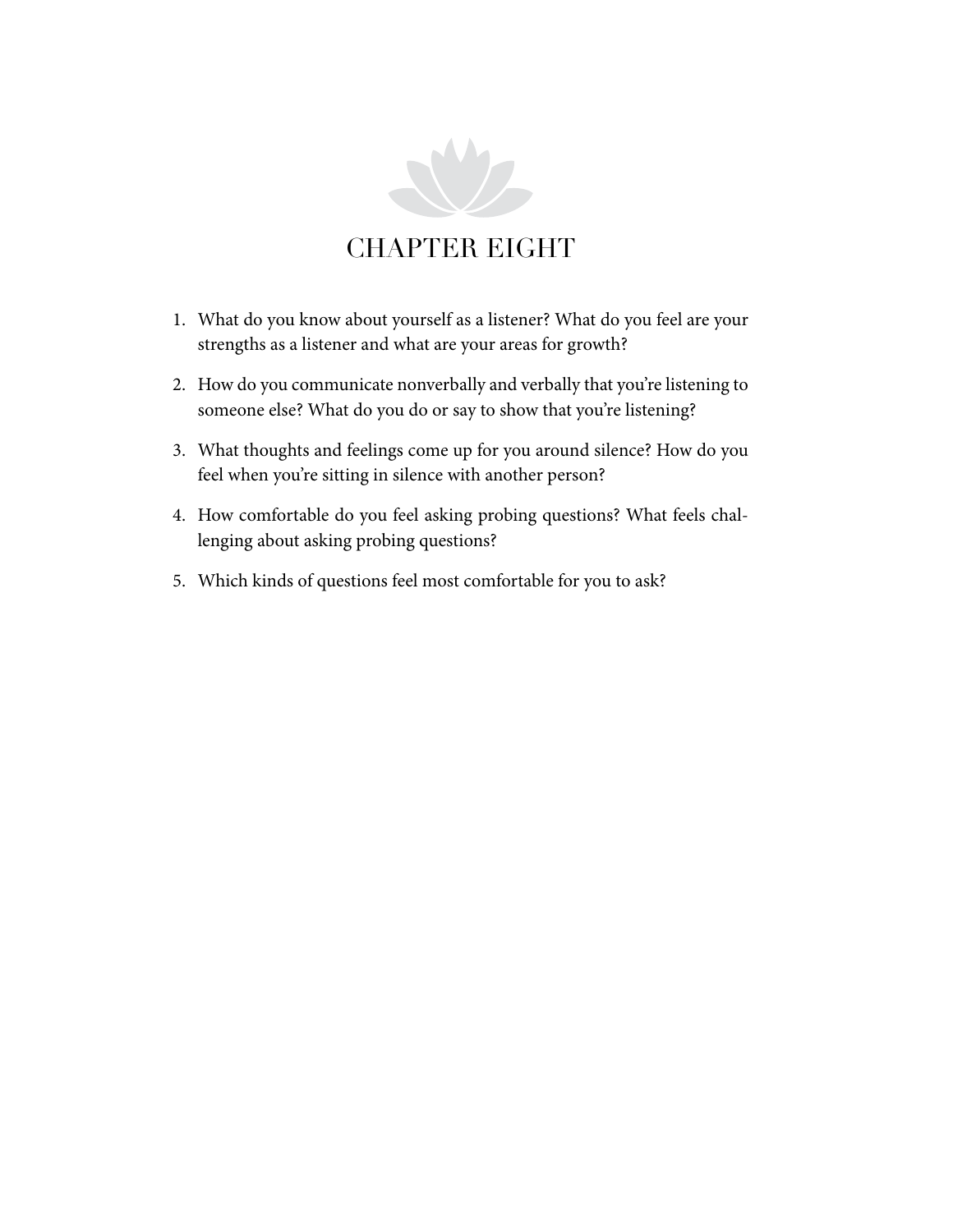

## CHAPTER NINE

- 1. McNeil and Klink write, "The process of coaching requires both backbone and compassion." What does this mean to you? How does this apply to your work?
- 2. What's an image that might represent facilitative coaching for you?
- 3. Think of a client for whom the cathartic approach might be helpful. What makes you think this could be an effective approach to take? How do you think your client might react?
- 4. What might be hard for you about using the cathartic approach?
- 5. Of the three facilitative stances—cathartic, catalytic, and supportive which stance feels most comfortable to use?
- 6. Which stance do you think would be most effective if a coach used it with you?
- 7. Which of the facilitative stances do you think you use most often in your coaching? Which stance might be your default stance? (We all have default stances!)
- 8. Which facilitative stance might you want to practice using more? Why?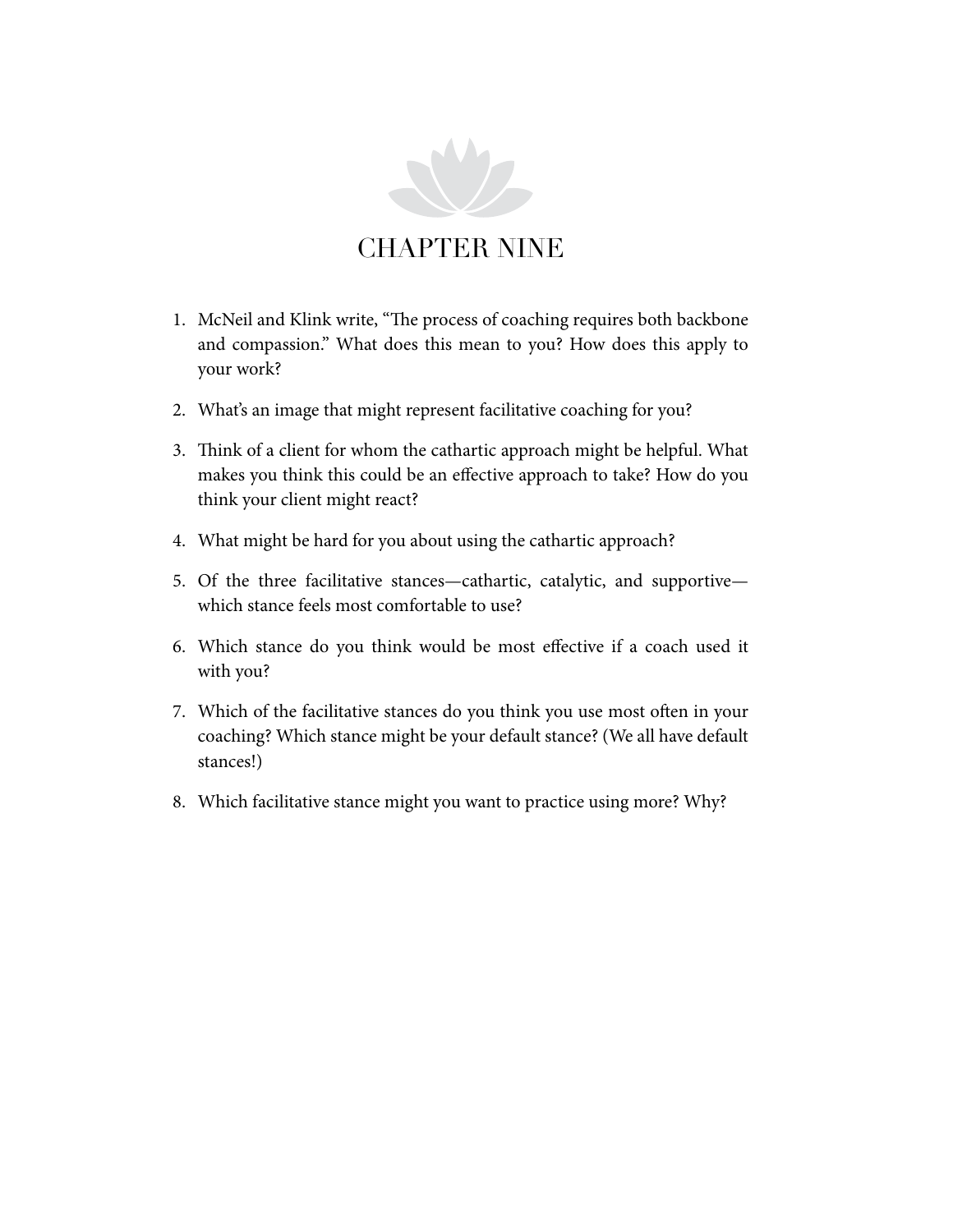

## **CHAPTER TEN**

- 1. What kinds of coaching activities have you done in the past? Of those mentioned in this chapter, which might you like to try?
- 2. Think of someone you've coached with whom you've been stuck—he or she just wasn't making the progress you'd hoped to see. Consider the ideas in "Scaffolding the Learning." Is it possible that you were coaching outside of his or her ZPD? What might indicate that you were working outside of his or her ZPD?
- 3. Think of a client you're working with who is making steady progress. Are there any activities in this chapter that might help this client progress even farther? Which ones might you suggest to your client?
- 4. Respond to some of the questions in Exhibit 10.1 "Question Stems to Explore Symbolic Thinking." What did you learn about yourself by answering these questions?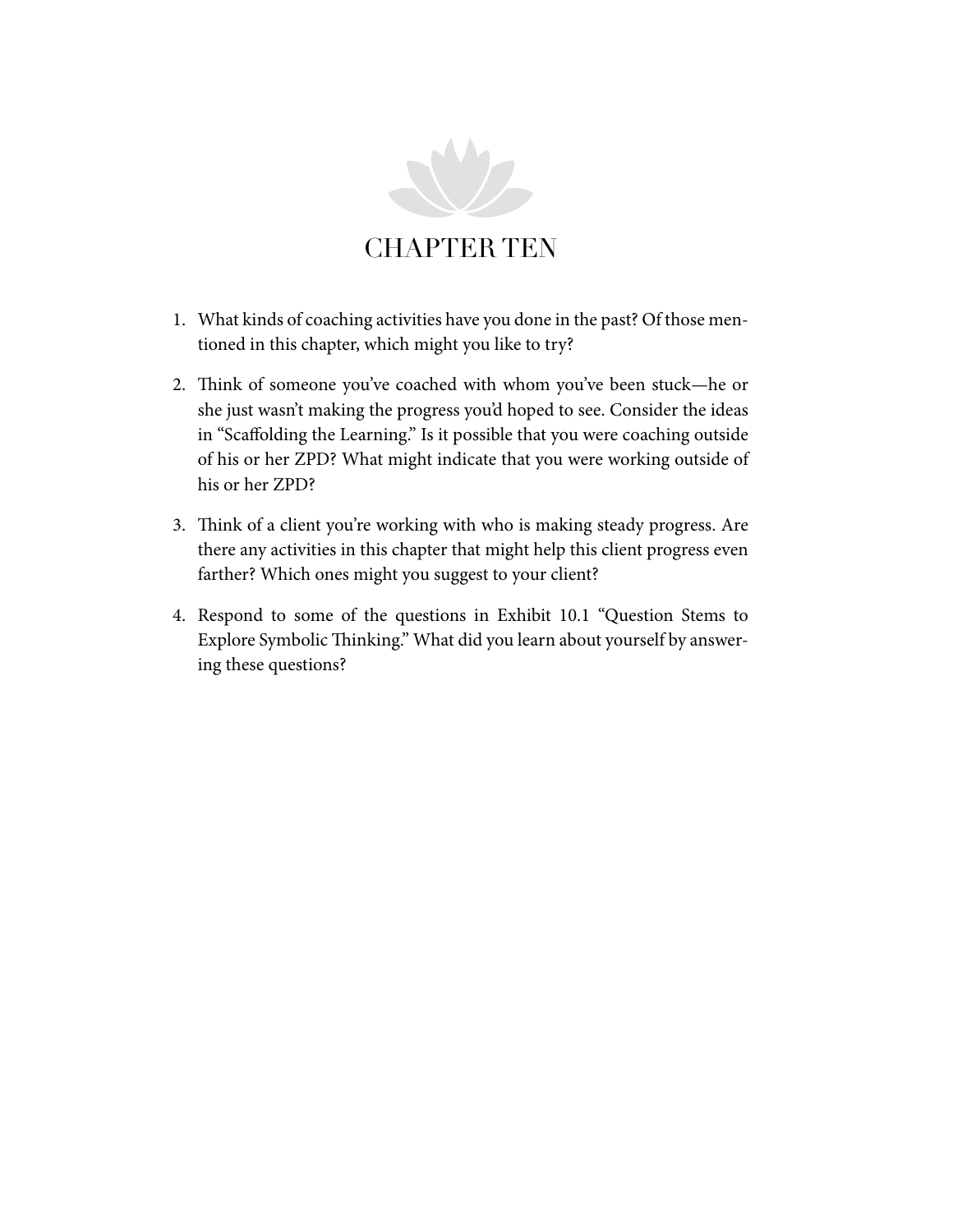

## Chapter Eleven

- 1. Have you ever had any mental models that might have held you back? How did you shift those?
- 2. Which kinds of "rut stories" do you hear most often in your work context?
- 3. Think of a rut story that you recently heard. Which questions might you ask to help your client transform this into a river story?
- 4. Of the coaching approaches discussed in this chapter (confrontational, informative, and prescriptive), which one do you think you most often use? What makes you feel comfortable about using that approach?
- 5. Of the coaching approaches discussed in this chapter (confrontational, informative, and prescriptive), which one feels the hardest to use? What makes it feel challenging?
- 6. Can you identify any of the institutional mind-sets you hear in your work context? Can you see an impact on stakeholders when some people hold this mental model?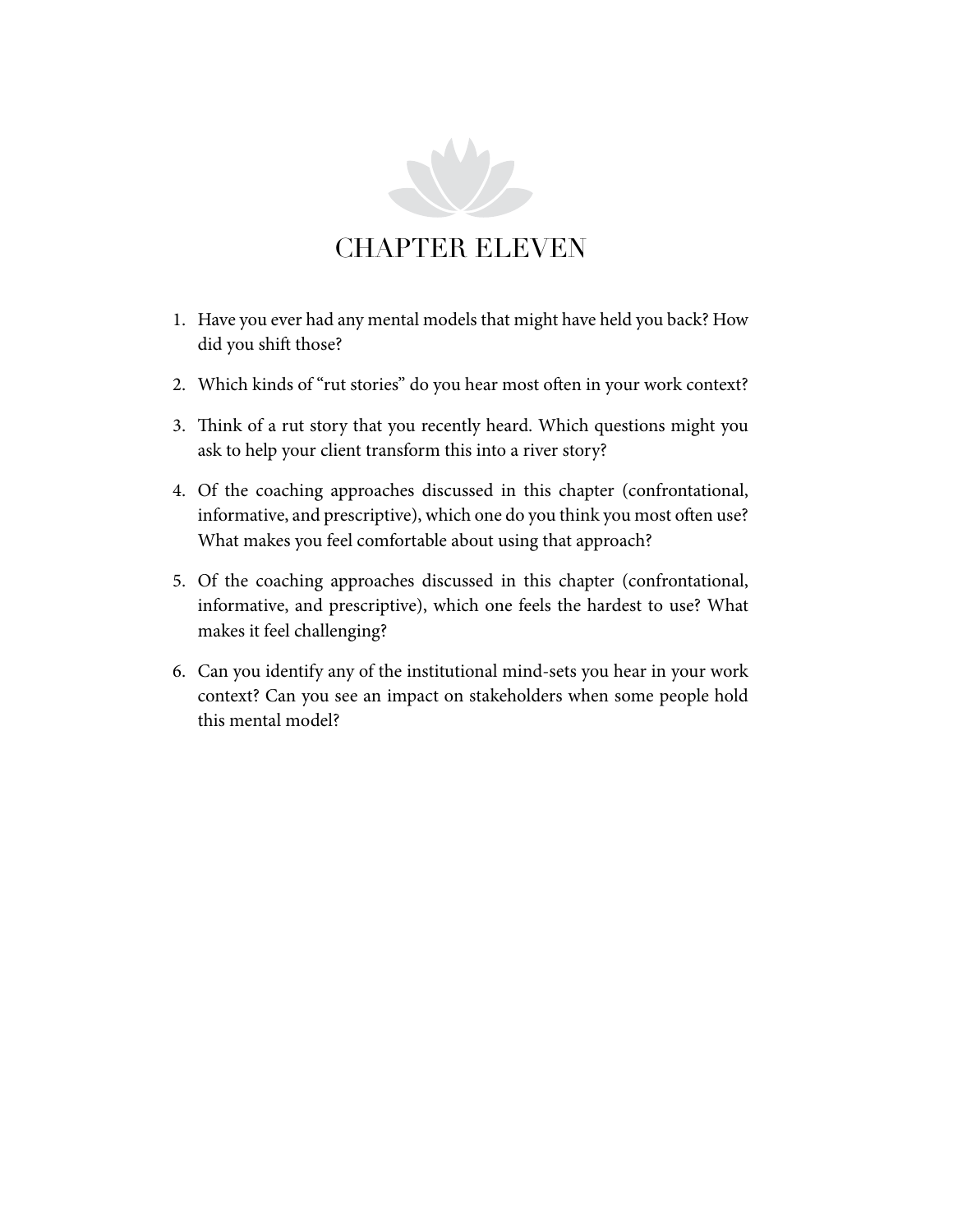

## Chapter Twelve

- 1. Of the activities described in this chapter, which ones have you used in your work? Which ones would you like to try?
- 2. Think of a time when you've received feedback on your work. How did the experience compare to the suggestions for feedback offered on pages 215 to 217?
- 3. What is challenging for you about doing observations and giving feedback? How might those challenges be mitigated by the suggestions in this chapter?
- 4. Think about a client you're working with who has articulated some learning goals for your work together. Which of the activities in this chapter, or in Chapter Ten, might help him or her make progress toward goals?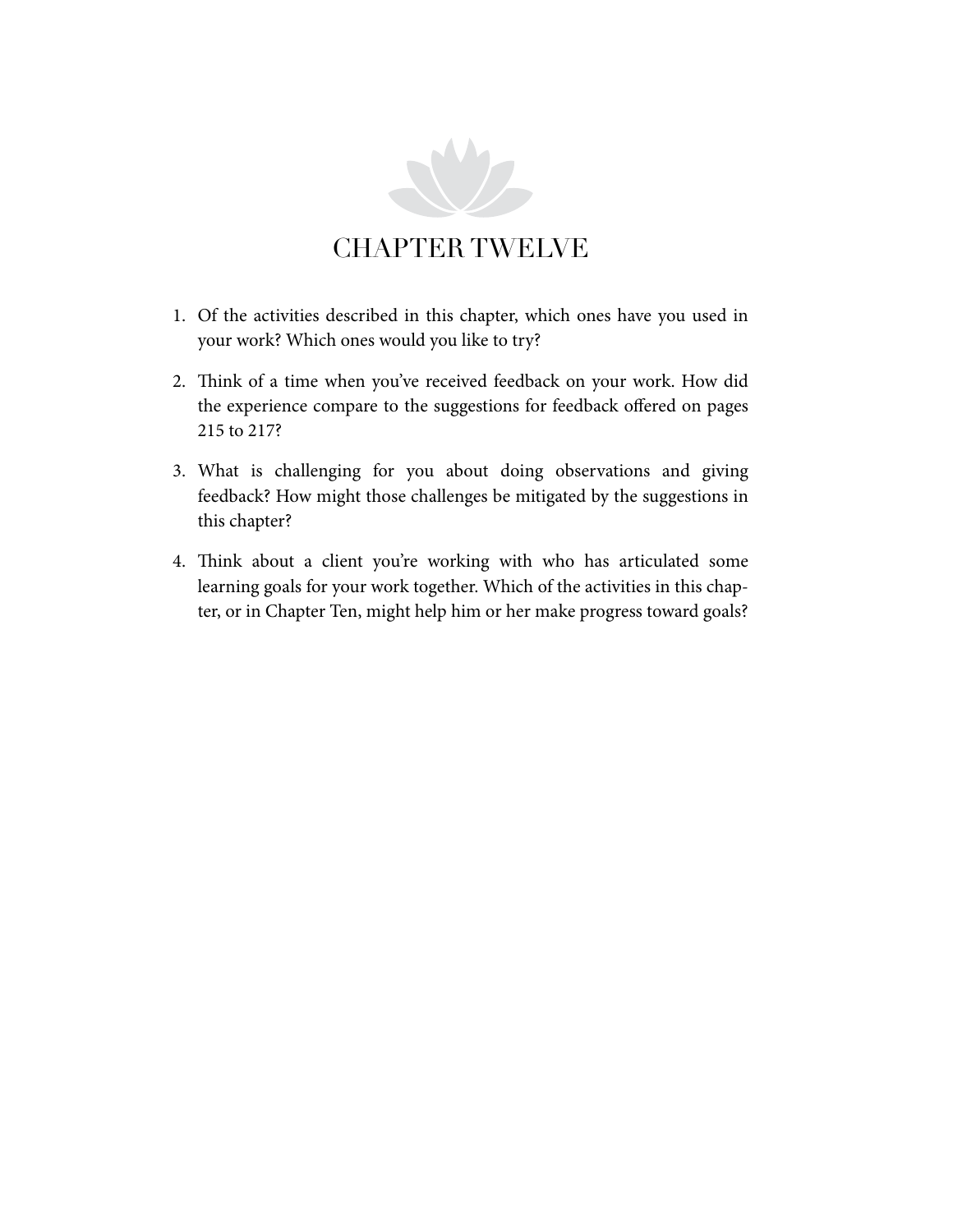

## Chapter Thirteen

- 1. What are the greatest differences between your weekly schedule and the one presented on page 233?
- 2. Of the different areas in which a coach can work (described on page 232), in which area would you like to spend more time? How might dedicating more time to that area help your coaching?
- 3. Think about an upcoming meeting you have with a client and then use the planning tool on page 235 to prepare for it. Answer any or all of the questions. What did you learn from planning for this session?
- 4. What helps you feel grounded and calm before coaching? What else could you try to help yourself get internally prepared for coaching?
- 5. Of the elements described in the "Arc of a Coaching Conversation" (page 238), which ones do you already do? Which component might you like to try?
- 6. How do you feel when clients express emotions during coaching sessions? Which strategies do you use to help them manage their emotions? Which strategies do you use to manage your own emotions about their emotions?
- 7. Of the ideas presented in this chapter, which ones would you like to try incorporating into your practice? Select two and try them for a couple weeks and see what happens.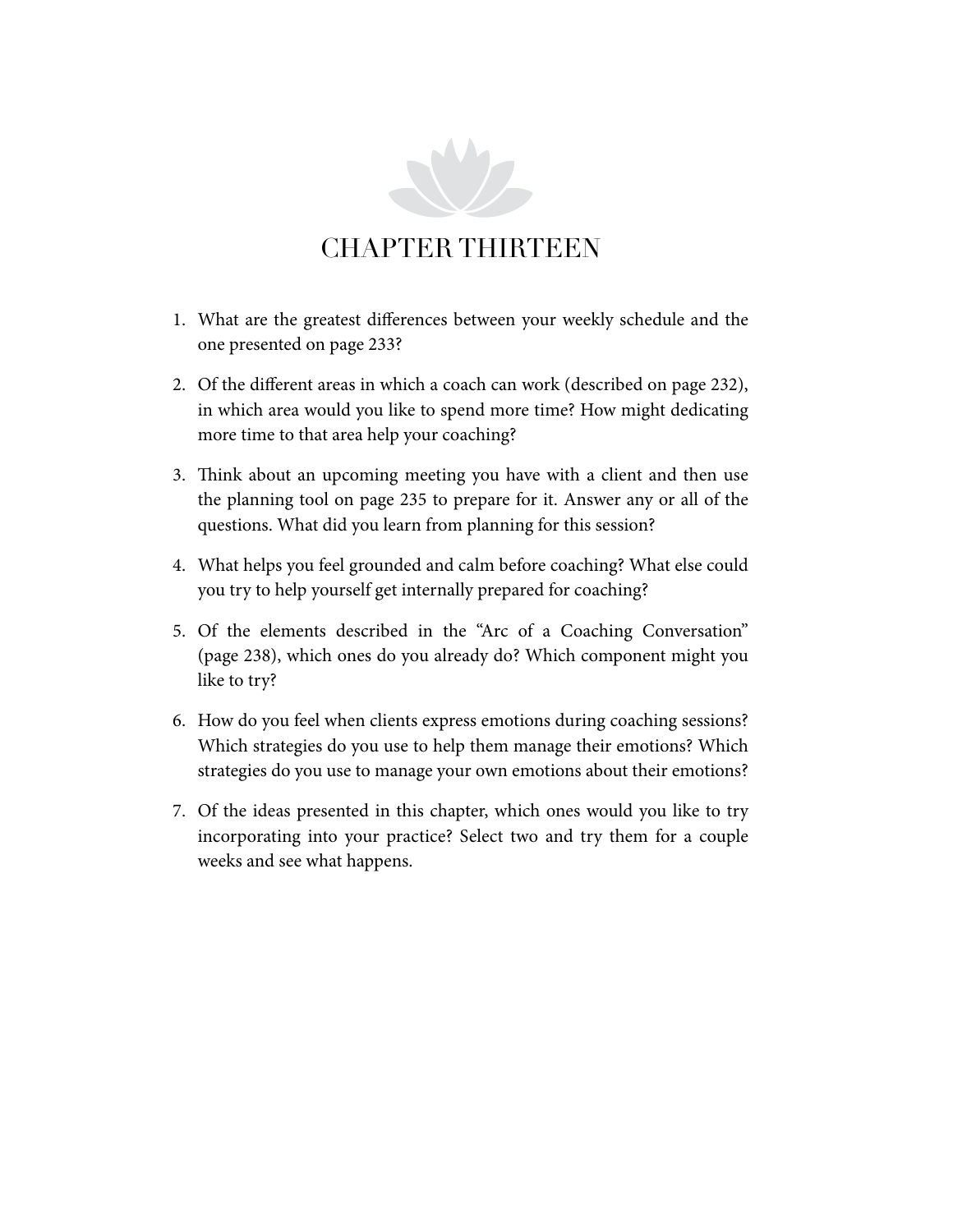

- 1. How might you use any of the ideas presented in this chapter in your work?
- 2. How do you reflect on your work with your clients? How do you engage them in this reflection?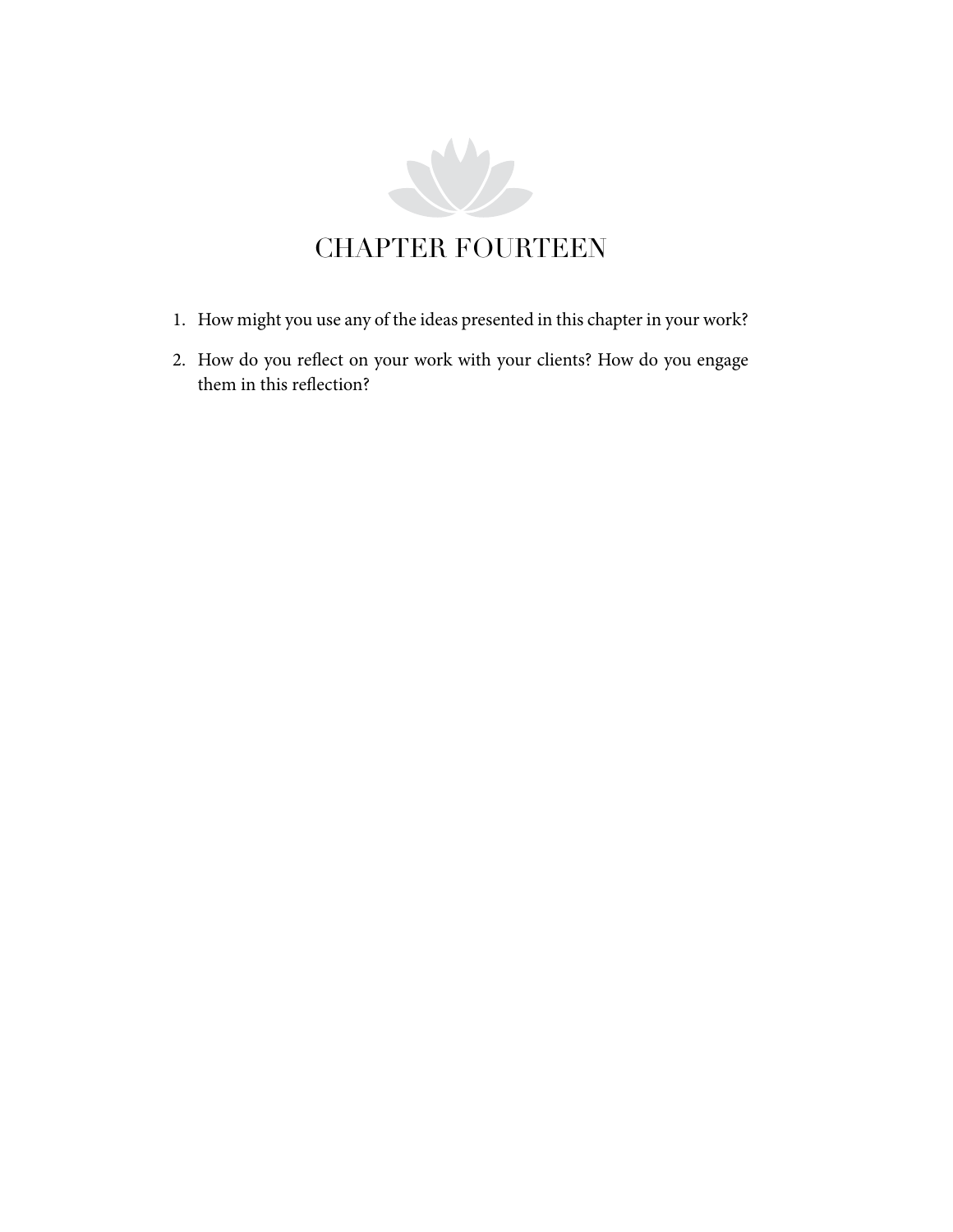

#### Chapter Fifteen

- 1. How do you develop your skills as a coach? How would you describe your professional development?
- 2. Of the ideas in this chapter, which ones would you like to try in order to develop your practice?
- 3. Of the rubric domains described on the transformational coaching rubric, in which do you feel you excel? What are your strengths?
- 4. Next time you're in conversations with a client, or with anyone, listen to your own listening. What do you notice?
- 5. After a coaching conversation, use Exhibit 15.3, "Coach's Documentation and Reflection Log." What did you learn from responding to these prompts?
- 6. Who else might you be able to collaborate with on your own professional learning? How might you go about building your own community of practitioners to learn with?